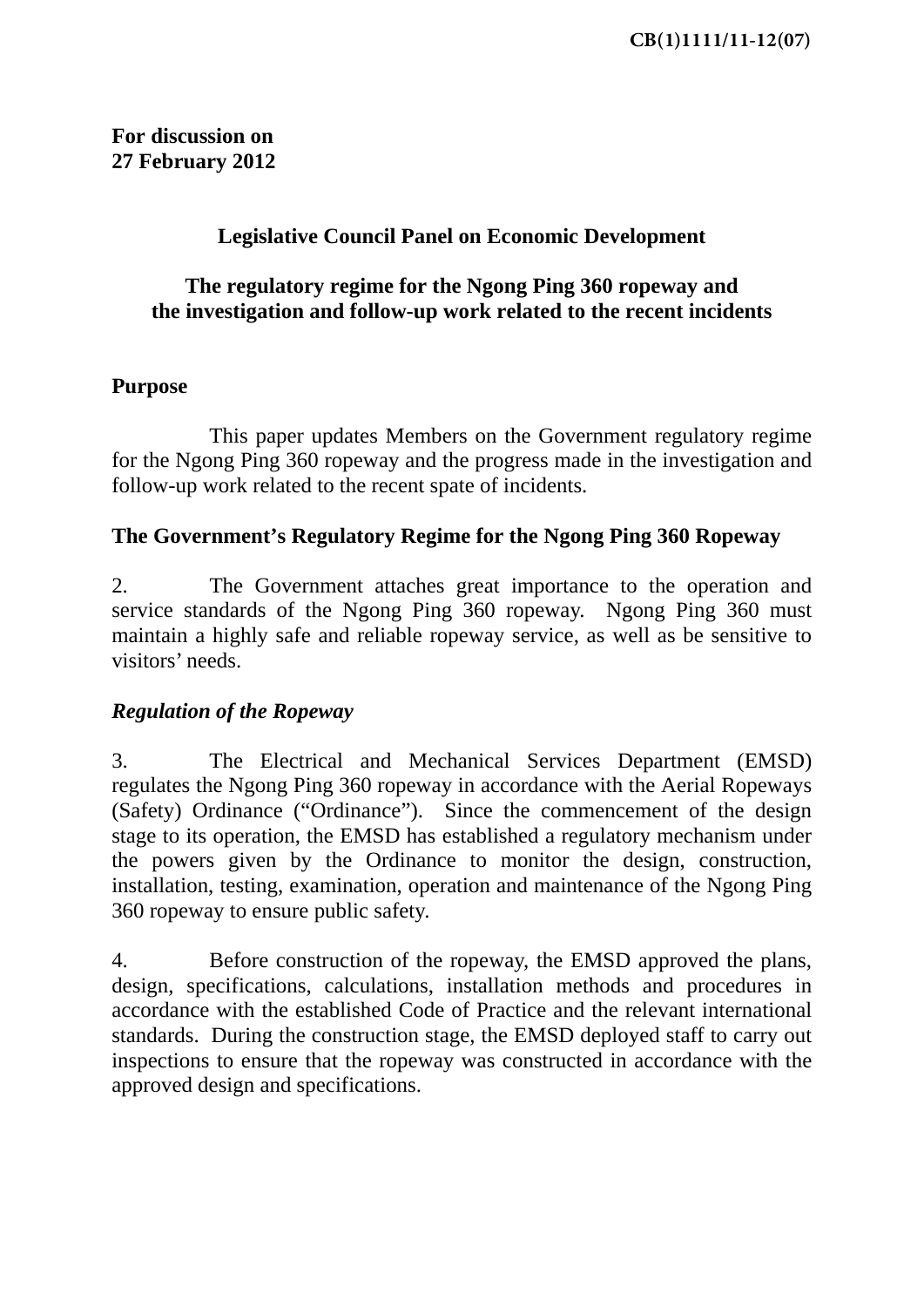5. Upon completion of the installation works of the ropeway, the EMSD supervised on site the testing and commissioning results of the cable car system. The EMSD approved the operation of the ropeway for public use after satisfactory completion of all the testing and commissioning results. The EMSD also supervised the subsequent annual inspections, to ensure that the testing and examination of the cable car system (including the main, auxiliary and stand-by drives, braking systems, ropes, car hangers and grips, car door locking devices) comply with the relevant standards.

6. In addition to the monitoring of the cable car system, the EMSD approves the application of operational personnel for the operation and examination of the ropeway, including competent persons, controllers and operators, to ensure that their training, qualifications and experience comply with the requirements of the Ordinance and that they are familiar with the system, so that they can discharge their duties for the safe operation of the ropeway.

7. During the operation period of the Ngong Ping 360 ropeway, the EMSD carries out surveillance inspections, including inspections of the conditions of the main components of the cable car system, review of the records of the cable car monitoring system, to verify that the ropeway operates safety. The EMSD also follows up the maintenance works and inspects the facilities of the maintenance workshops, to ensure that the maintenance of the ropeway meets the safety standards in the aspects of quality, procedures as well as environment.

8. Apart from the regulation of the safety of Ngong Ping 360, the Government also closely monitors its operation and provides advice and support on its rescue plan and transportation arrangements, etc during emergency situations. In accordance with the established reporting mechanism, the Ngong Ping 360 Limited is required to notify, within 30 minutes of occurrence, the EMSD, the Tourism Commission (TC), the Transport Department (TD), the Fire Services Department (FSD) and the Hong Kong Police Force (Police) of suspension of cable car service that is expected to last for 30 minutes or more, so that relevant government departments are kept abreast of the latest developments and can provide the necessary advice and support in a timely manner.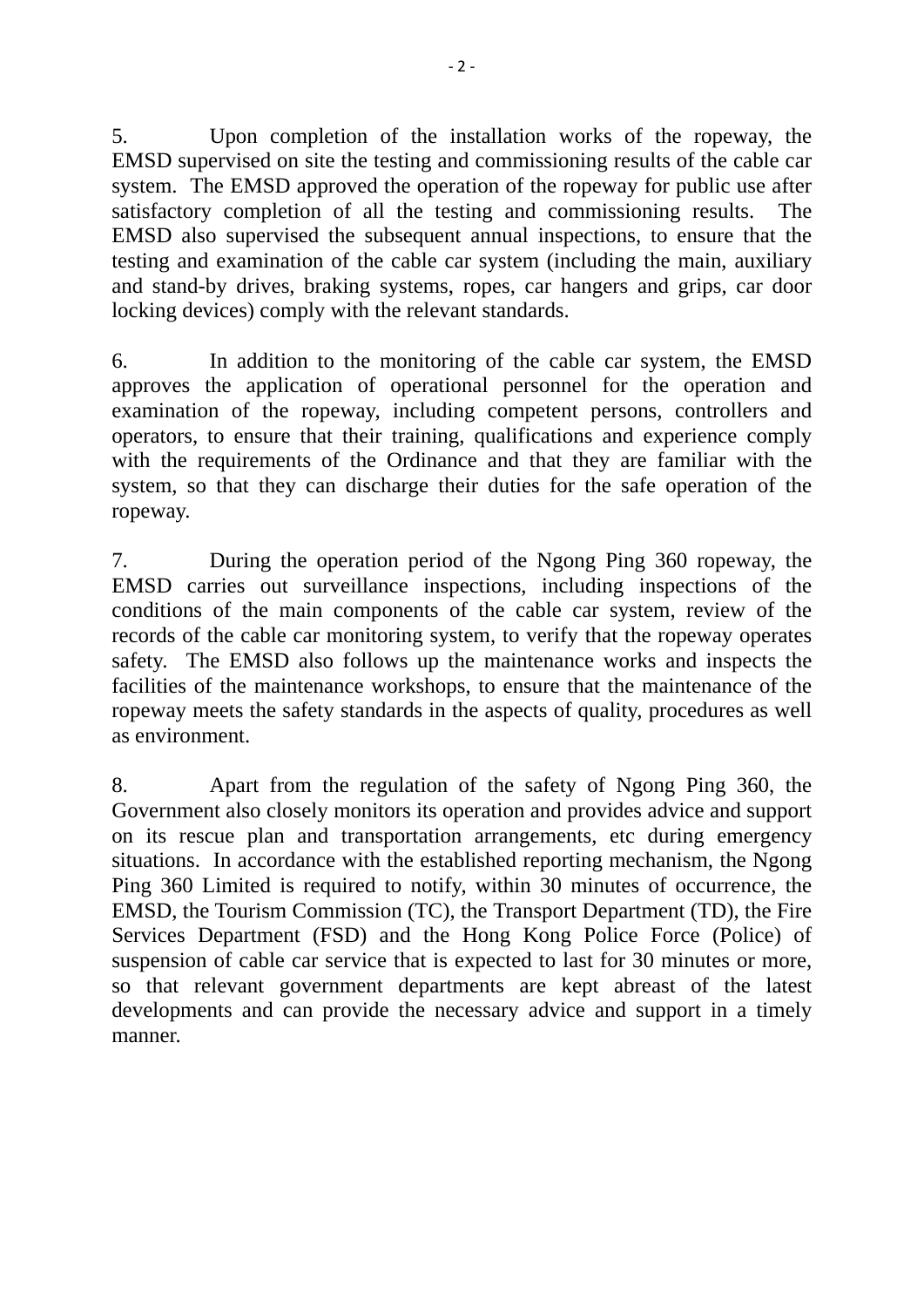#### *Maintenance of the Ropeway*

9. To ensure the safe operation of the ropeway, Ngong Ping 360 carries out regular preventive maintenance and safety examinations in accordance with the maintenance schedule recommended by the manufacturer and approved by the EMSD. This includes daily check, weekly check, monthly check, quarterly check and annual examination of the ropeway. Each day before the commencement of operation, the operational personnel carry out pre-operational examinations to ensure the safe operation of the cable car system. Ngong Ping 360 is also required to employ an independent ropeway surveyor to examine the cable car system annually. Ngong Ping 360 has also established a quality management system which includes formulating detailed internal guidelines and inspection checklists to manage the quality of the operation and maintenance of the ropeway. In the past three years, Ngong Ping 360 achieved an overall reliability of over 99.7%.

# *Recent Incidents of Ngong Ping 360*

10. A summary of the four service suspension incidents occurred in December 2011 and January 2012 is as follows:

| <b>Date</b>     | <b>Stoppage Duration</b>                                                                                                                                                                                                                       | <b>Reason</b>                                                                                                                                                                                                                                                                             |
|-----------------|------------------------------------------------------------------------------------------------------------------------------------------------------------------------------------------------------------------------------------------------|-------------------------------------------------------------------------------------------------------------------------------------------------------------------------------------------------------------------------------------------------------------------------------------------|
| 8 December 2011 | $16:35 - 16:51$<br>$(16 \text{ minutes})$<br>Cable car operation was<br>stopped to carry<br>out<br>maintenance and testing.<br>$16:51 - 17:21$<br>(30 minutes)<br>Passenger boarding was<br>stopped. The ropeway<br>still continued to operate | Partial wear on the haul<br>rope sheave lining in the<br>Ngong Ping Terminal.<br>After examination,<br>deformation of the surface<br>of the lining in contact with<br>the sheave was found. The<br>acceptance criteria of lining<br>thickness recommended by<br>the manufacturer appeared |
|                 | until all passengers were<br>alighted.<br>Cable car service resumed                                                                                                                                                                            | not sufficient to prevent<br>failure of the lining, and has<br>affected<br>timely<br>replacement.                                                                                                                                                                                         |
|                 | on the next day.                                                                                                                                                                                                                               |                                                                                                                                                                                                                                                                                           |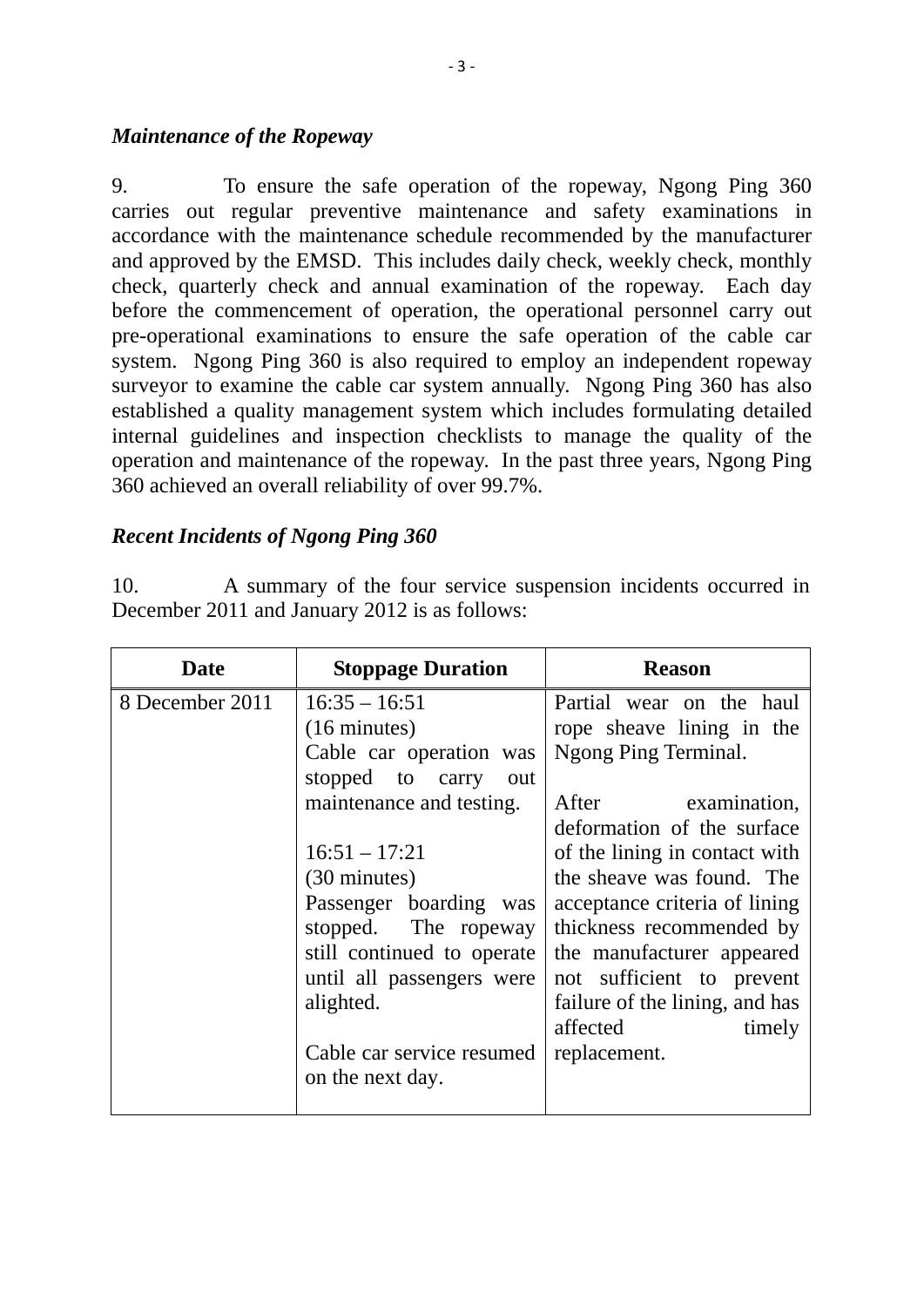| <b>Date</b>      | <b>Stoppage Duration</b>                                                                                                                                                                                                                                                                                                                                   | <b>Reason</b>                                                                                                                                                                                                                                                                                                                                      |
|------------------|------------------------------------------------------------------------------------------------------------------------------------------------------------------------------------------------------------------------------------------------------------------------------------------------------------------------------------------------------------|----------------------------------------------------------------------------------------------------------------------------------------------------------------------------------------------------------------------------------------------------------------------------------------------------------------------------------------------------|
| 18 December 2011 | $14:22 - 15:16$<br>(54 minutes)<br>Passenger boarding was<br>stopped.<br>The ropeway<br>still continued to operate<br>until all passengers were<br>alighted.<br>15:16-16:15<br>(59 minutes)<br>Cable car operation was<br>stopped to carry<br>out<br>maintenance and testing.                                                                              | Fault occurred at a small<br>scale roller bearing of the<br>cabin transportation system<br>in Tung Chung Terminal.<br>After examination, damage<br>was found on a bearing of<br>the roller. Possible causes<br>could be inherent bearing<br>defects or unsatisfactory<br>installation.<br>The roller bearing<br>was<br>overnight<br>replaced<br>as |
|                  | 16:15<br>Cable car service resumed<br>to normal.                                                                                                                                                                                                                                                                                                           | relatively<br>simple<br>procedures and equipment<br>involved in<br>the<br>were<br>replacement work.                                                                                                                                                                                                                                                |
| 22 December 2011 | $16:40 - 16:53$<br>$(13 \text{ minutes})$<br>Cable car operation was<br>stopped to carry<br>out<br>checking<br>and<br>maintenance.<br>$16:53 - 18:07$<br>(1 hour 14 minutes)<br>Passenger boarding was<br>stopped.<br>The ropeway<br>still continued to operate<br>until all passengers were<br>alighted.<br>Cable car service resumed<br>on the next day. | Fault occurred at the cabin<br>spacer of the Ngong Ping<br>Terminal.<br>After examination, metal<br>particles were found at the<br>planetary gearbox<br>and<br>lubricant oil level<br>was<br>found low.                                                                                                                                            |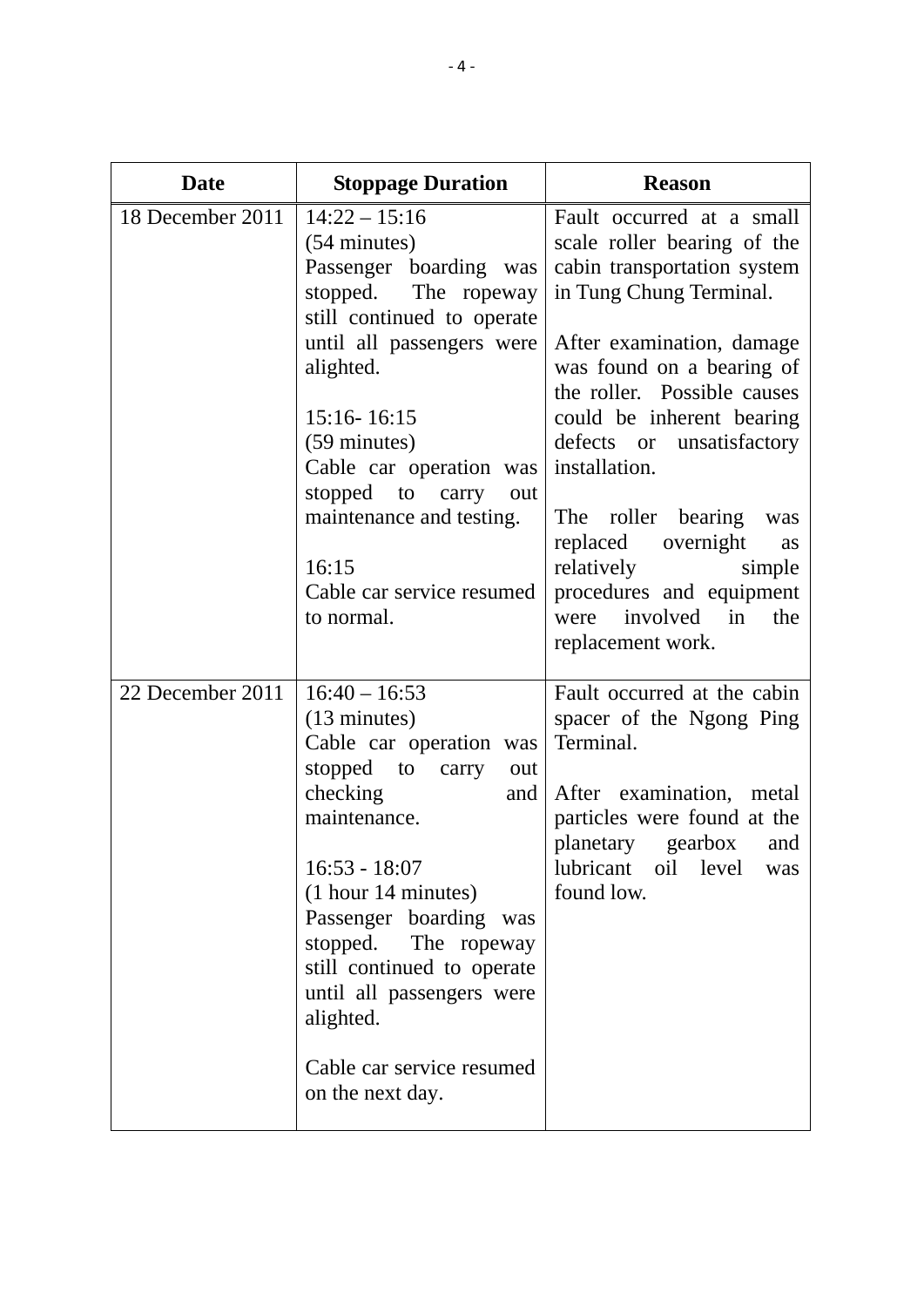| <b>Date</b>     | <b>Stoppage Duration</b>                                                                                                                                                                 | <b>Reason</b>                                                                                                                                            |
|-----------------|------------------------------------------------------------------------------------------------------------------------------------------------------------------------------------------|----------------------------------------------------------------------------------------------------------------------------------------------------------|
| 25 January 2012 | $14:49 - 15:22$<br>$(33 \text{ minutes})$<br>Cable car operation was<br>stopped to carry<br>out<br>checking<br>and<br>maintenance.                                                       | Noise originated from the<br>bearing of a haul rope<br>sheave at the Airport Island<br>Angle Station, requiring a<br>detailed checking<br>and<br>repair. |
|                 | $15:22 - 16:53$<br>(1 hour 31 minutes)<br>Passenger boarding was<br>stopped. The ropeway<br>still continued to operate<br>until all passengers were<br>alighted.                         | After examination, wear<br>was found on the surface of<br>the<br>haul rope<br>sheave<br>bearing.                                                         |
|                 | That night, after initial<br>assessment<br>of<br>the<br>maintenance time needed,<br>cable car service was<br>suspended for 10 days to<br>conduct investigation and<br>replacement works. |                                                                                                                                                          |

11. Regarding the three incidents occurred in December last year, Ngong Ping 360 had finished inspections and replaced the concerned components. In addition, Ngong Ping 360 had strengthened surveillance by operational personnel during the operation of the ropeway, as well as tightened the inspection criteria for associated components and shortened their replacement cycles. After scrutinising the incident reports from Ngong Ping 360, the EMSD instructed Ngong Ping 360 on 23 December 2011 to implement the following measures to enhance the service reliability of the ropeway:

- (1) To enhance daily routine inspection of the ropeway immediately;
- (2) To examine the entire cable car system; and
- (3) To conduct a comprehensive review of the maintenance regime of the cable car installations.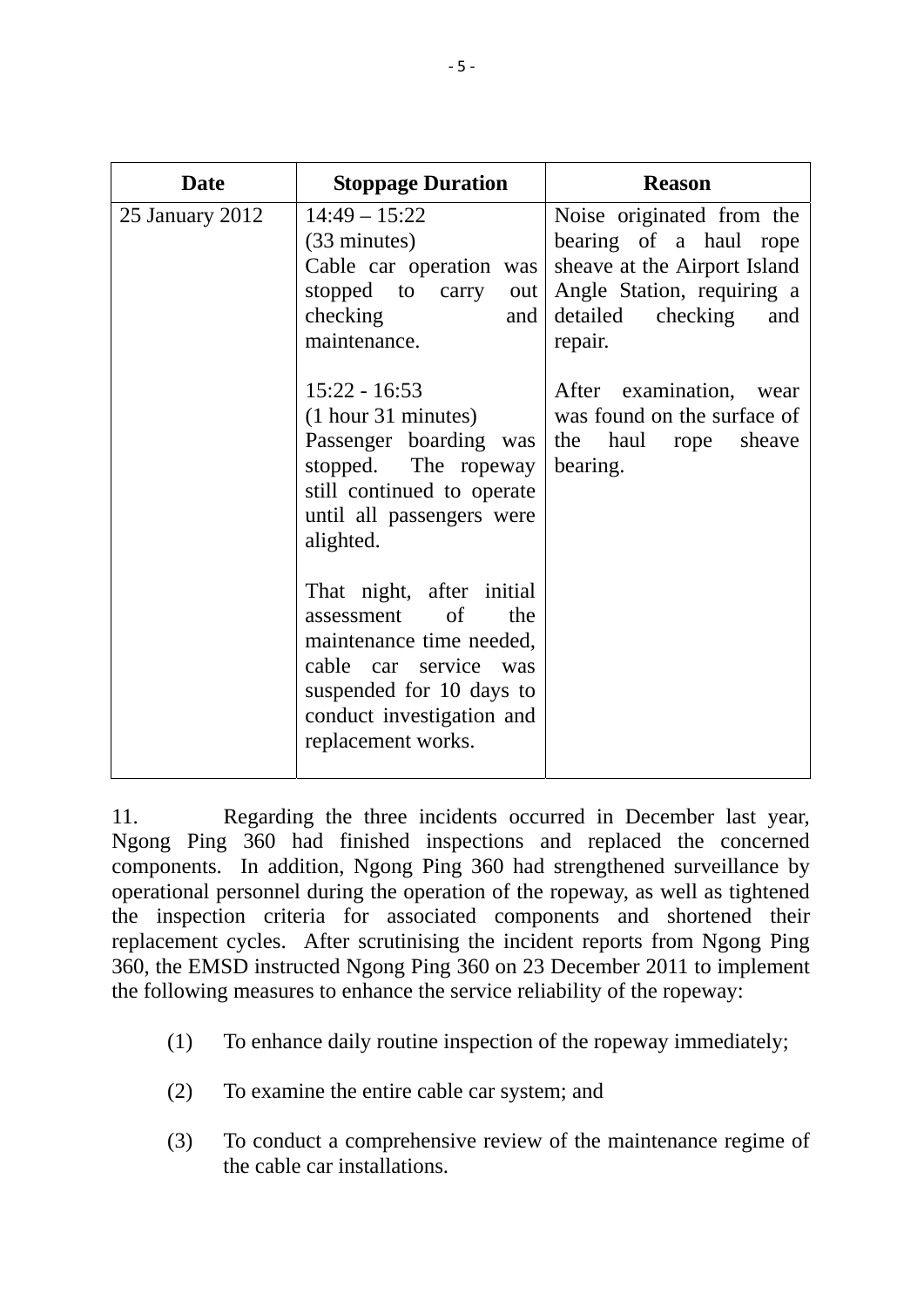12. For the incident of 25 January 2012, the Ngong Ping 360 Limited and the EMSD, after preliminary investigation, considered that while the safety of the ropeway had not been affected, the service reliability might be affected by the wear found at the haul rope sheave bearing. The EMSD therefore agreed to Ngong Ping 360's announcement of 3 February on the extension of the suspension of cable car service for two months in order to replace the bearings of all seven sets of bullwheels of the ropeway system and advance the annual examination for this year.

# **Follow-up Actions for the Incident of 25 January**

13. On reviewing the incident that occurred in the afternoon of 25 January 2012, after the Ngong Ping 360 Limited had activated its notification mechanism, the EMSD, FSD and the Police immediately sent their staff to the site to provide advice and support. The Commissioner for Tourism and relevant officers in the TC had kept in touch with the EMSD and the Ngong Ping 360 management to monitor the situation and provide advice. On the following day, the Secretary for Commerce and Economic Development, together with the Director of Electrical and Mechanical Services and the Acting Commissioner for Tourism, immediately met the Ngong Ping 360 management to gain further understanding of, as well as to review, the incident.

14. The EMSD is currently conducting an independent in-depth investigation of the incident. Experts were engaged for the examination and analysis of the worn bearing to identify the possible causes of the wear. Officers of the EMSD were deployed on-site to examine the operation records, maintenance procedures and logs, as well as the arrangement of maintenance works, etc. The investigation work aims to find out the causes of the incident and draw up necessary remedial measures. The EMSD will release the results after completion of investigation. The EMSD will closely monitor the bearing replacement works, annual survey and examination performed by the Ngong Ping 360, to ensure the safe operation of the ropeway before permitting the resumption of cable car service.

15. As regards the handling of emergency situations and taking care of visitors' needs, the TC considered that Ngong Ping 360's contingency measures for the incident of 25 January were unsatisfactory. After the incident, the TC has instructed the company management to make improvements, including substituting the broadcast of recorded messages with live broadcasts. The Ngong Ping 360 management has also been asked to disseminate information regarding incidents expeditiously to the media and visitors; and to ensure that notification to alert visitors heading for the cable car ride of suspension of